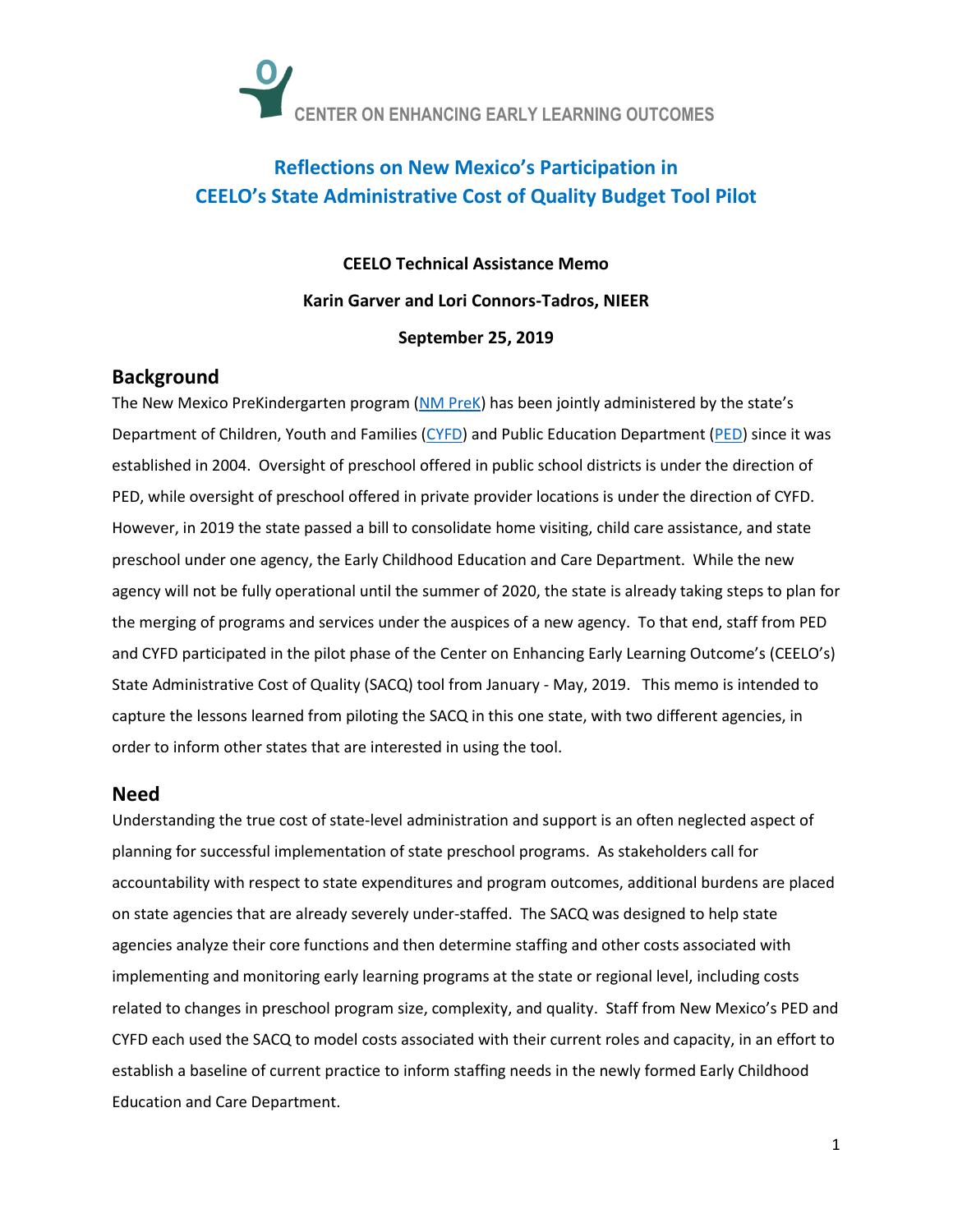

### **New Mexico's Use of the SACQ**

Over the course of several months, PED and CYFD staff received an overview and training on the SACQ, and had access to CEELO staff and consultants as they used the tool to estimate current capacity and costs. At the end of this process, state staff from each agency were asked to reflect on the experience of using the SACQ, provide feedback on the technical design of the tool, and discuss the ways in which they might use the information produced by the SACQ in the future.

#### *Challenges*

PED and CYFD have very different staffing structures at the state level, and their use of consultants differs. PED has few state staff and relies on consultants and districts to implement many of the functions of the preschool program. They needed time to tease out the nuances of work functions that are contracted out versus work done by state agency staff (of which there are only two). In addition, because their agency does not collect information on staff time and effort for specific activities, it was a challenge to estimate current capacity in some areas of the tool. CYFD asked CEELO staff to revise the tool to allow them to account for funding for specific costs that came from another partner or budget. Based on their comments, CEELO modified the SACQ to allow activities to be assigned to specific partners, such as state-level staff versus regional or district organizations, so that separate budgets may be prepared and details around the combined administrative effort are preserved.

#### *Benefits*

Although PED had some challenges in getting the right level of information to populate the tool, they remarked that it made them more cognizant of the functions they perform that hadn't previously been adequately articulated. Staff at both agencies felt that the exercise of using the SACQ helped them to prepare for upcoming conversations about the development of a new state agency for early childhood. In addition, output from the SACQ has already been used by PED to develop pieces of a budget request for staffing, direct expenditures, and coaching/training.